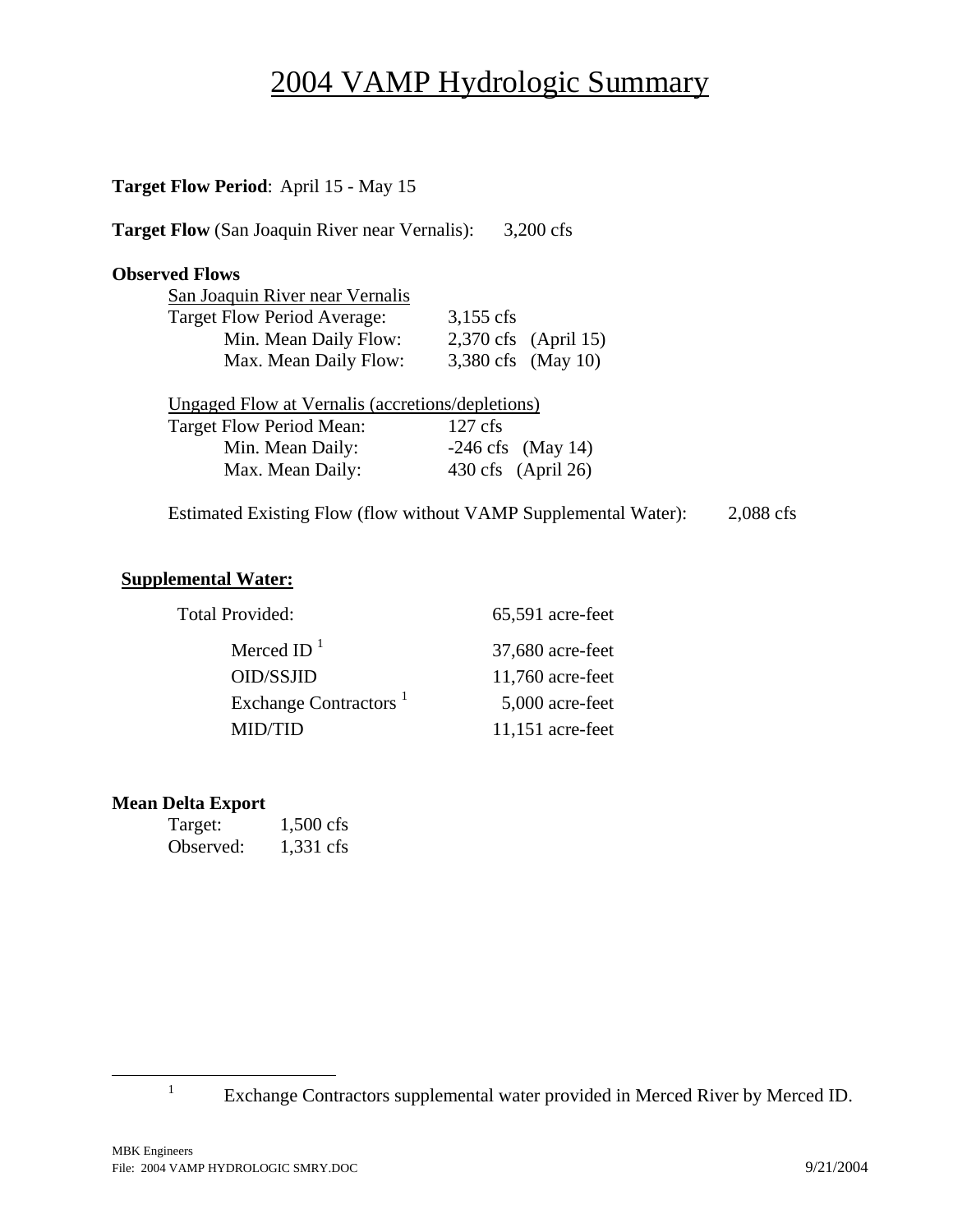#### **2004 Vernalis Adaptive Management Plan (VAMP) Final Accounting of Supplemental Water Contributions Apendix A-2, Table 1**

Target Flow Period: April 15 - May 15 \* Target Flow: 3,200 cfs

|                       | Merced R. at Cressey |                                 |             |          | Tuolumne R. blw LaGrange Dam    |             | Stanislaus R. blw Goodwin Dam |                                 | Upper          | Vernalis | San Joaquin River at Vernalis |                |          |             |
|-----------------------|----------------------|---------------------------------|-------------|----------|---------------------------------|-------------|-------------------------------|---------------------------------|----------------|----------|-------------------------------|----------------|----------|-------------|
|                       |                      | (3 day Travel Time to Vernalis) |             |          | (2 day Travel Time to Vernalis) |             |                               | (2 day Travel Time to Vernalis) |                | SJR      | Ungaged                       |                |          |             |
|                       |                      |                                 | <b>VAMP</b> |          |                                 | <b>VAMP</b> |                               |                                 | <b>VAMP</b>    |          |                               |                |          | <b>VAMP</b> |
|                       |                      |                                 | Supple-     |          |                                 | Supple-     |                               |                                 | Supple-        |          |                               |                |          | Supple-     |
|                       | Existing             | Observed                        | mental      | Existing | Observed                        | mental      | Existing                      | Observed                        | mental         | Observed | Observed                      | Existing       | Observed | mental      |
| Date                  | Flow                 | Flow                            | Water [a]   | Flow     | Flow                            | Water       | Flow                          | Flow                            | Water          | Flow     | Flow                          | Flow           | Flow     | Water       |
|                       | (cfs)                | (cfs)                           | (cfs)       | (cfs)    | (cfs)                           | (cfs)       | (cfs)                         | (cfs)                           | (cfs)          | (cfs)    | (cfs)                         | (cfs)          | (cfs)    | (cfs)       |
| $04/01/\overline{04}$ | 217                  | 217                             |             | 1,110    | 1,110                           |             | 226                           | 226                             |                | 531      | 690                           | 2,290          | 2,290    |             |
| 04/02/04              | 201                  | 201                             |             | 1,090    | 1,090                           |             | 231                           | 231                             |                | 457      | 755                           | 2,680          | 2,680    |             |
| 04/03/04              | 200                  | 200                             |             | 1,100    | 1,100                           |             | 230                           | 230                             |                | 424      | 785                           | 2,890          | 2,890    |             |
| 04/04/04              | 215                  | 215                             |             | 1,100    | 1,100                           |             | 230                           | 230                             |                | 426      | 895                           | 2,890          | 2,890    |             |
| 04/05/04              | 205                  | 205                             |             | 980      | 980                             |             | 233                           | 233                             |                | 423      | 894                           | 2,849          | 2,849    |             |
| 04/06/04              | 202                  | 202                             |             | 820      | 820                             |             | 233                           | 233                             |                | 400      | 744                           | 2,700          | 2,700    |             |
| 04/07/04              | 199                  | 199                             |             | 837      | 837                             |             | 233                           | 233                             |                | 385      | 529                           | 2,380          | 2,380    |             |
| 04/08/04              | 203                  | 203                             |             | 833      | 833                             |             | 235                           | 235                             |                | 368      | 522                           | 2,180          | 2,180    |             |
| 04/09/04              | 202                  | 202                             |             | 823      | 823                             |             | 233                           | 233                             |                | 358      | 453                           | 2,110          | 2,110    |             |
| 04/10/04              | 208                  | 208                             |             | 820      | 820                             |             | 227                           | 227                             |                | 364      | 415                           | 2,050          | 2,050    |             |
| 04/11/04              | 229                  | 229                             |             | 817      | 817                             |             | 232                           | 232                             |                | 332      | 453                           | 2,070          | 2,070    |             |
| 04/12/04              | 250                  | 432                             | 182         | 819      | 819                             |             | 231                           | 231                             |                | 336      | 527                           | 2,140          | 2,140    |             |
| 04/13/04              | 250                  | 473                             | 223         | 700      | 1,060                           | 360         | 350                           | 407                             | 57             | 311      | 461                           | 2,050          | 2,050    |             |
| 04/14/04              | 250                  | 468                             | 218         | 900      | 1,380                           | 480         | 350                           | 552                             | 202            | 321      | 424                           | 2,039          | 2,039    |             |
| 04/15/04              | 250                  | 477                             | 227         | 900      | 1,380                           | 480         | 350                           | 555                             | 205            | 304      | 160                           | 1,771          | 2,370    | 599         |
| 04/16/04              | 250                  | 460                             | 210         | 900      | 1,400                           | 500         | 350                           | 554                             | 204            | 289      | (106)                         | 1,715          | 2,620    | 905         |
| 04/17/04              | 250                  | 467                             | 217         | 900      | 1,440                           | 540         | 350                           | 555                             | 205            | 326      | 3                             | 1,807          | 2,710    | 903         |
| 04/18/04              | 250                  | 497                             | 247         | 900      | 1,440                           | 540         | 350                           | 554                             | 204            | 340      | 210                           | 1,999          | 2,930    | 931         |
| 04/19/04              | 250                  | 510                             | 260         | 900      | 1,419                           | 519         | 350                           | 554                             | 204            | 358      | 319                           | 2,145          | 3,100    | 955         |
| 04/20/04              | 250                  | 509                             | 259         | 900      | 1,429                           | 529         | 350                           | 555                             | 205            | 393      | 289                           | 2,129          | 3,090    | 961         |
| 04/21/04              | 250                  | 520                             | 270         | 900      | 1,440                           | 540         | 350                           | 649                             | 299            | 382      | 272                           | 2,130          | 3,100    | 970         |
| 04/22/04              | 250                  | 523                             | 273         | 900      | 1,260                           | 360         | 600                           | 900                             | 300            | 392      | 283                           | 2,176          | 3,170    | 994         |
| 04/23/04              | 250                  | 643                             | 393         | 900      | 983                             | 83          | 950                           | 1,148                           | 198            | 350      | 190                           | 2,072          | 3,170    | 1,098       |
| 04/24/04              | 250                  | 907                             | 657         | 650      | 708                             | 58          | 1,150                         | 1,252                           | 102            | 307      | 78                            | 2,220          | 3,150    | 930         |
| 04/25/04              | 250                  | 967                             | 717         | 600      | 629                             | 29          | 1,150                         | 1,250                           | 100            | 310      | 236                           | 2,686          | 3,240    | 554         |
| 04/26/04              | 250                  | 935                             | 685         | 600      | 638                             | 38          | 1,150                         | 1,254                           | 104            | 348      | 430                           | 2,787          | 3,340    | 553         |
| 04/27/04              | 250                  | 883                             | 633         | 600      | 644                             | 44          | 1,150                         | 1,252                           | 102            | 359      | 224                           | 2,534          | 3,320    | 786         |
| 04/28/04              | 250                  | 865                             | 615         | 600      | 631                             | 31          | 1,150                         | 1,252                           | 102            | 345      | 103                           | 2,451          | 3,310    | 859         |
| 04/29/04              | 250                  | 853                             | 603         | 600      | 627                             | 27          | 1,150                         | 1,251                           | 101            | 348      | 90                            | 2,449          | 3,280    | 831         |
| 04/30/04              | 250                  | 925                             | 675         | 600      | 627                             | 27          | 1,150                         | 1,255                           | 105            | 350      | 189                           | 2,534          | 3,300    | 766         |
| 05/01/04              | 250                  | 1,110                           | 860         | 600      | 628                             | 28          | 1,150                         | 1,196                           | 46             | 365      | 159                           | 2,507          | 3,250    | 743         |
| 05/02/04              | 250                  | 1,280                           | 1,030       | 600      | 627                             | 27          | 1,060                         | 1,062                           | $\overline{2}$ | 424      | 165                           | 2,515          | 3,250    | 735         |
| 05/03/04              | 250                  | 1,720                           | 1,470       | 600      | 629                             | 29          | 900                           | 900                             | $\mathbf 0$    | 380      | 236                           | 2,601          | 3,350    | 749         |
| 05/04/04              | 250                  | 1,550                           | 1,300       | 600      | 633                             | 33          | 600                           | 673                             | 73             | 400      | 117                           | 2,451          | 3,340    | 889         |
| 05/05/04              | 250                  | 1,530                           | 1,280       | 600      | 635                             | 35          | 400                           | 651                             | 251            | 400      | 181                           | 2,311          | 3,370    | 1,059       |
| 05/06/04              | 250                  | 1,520                           | 1,270       | 600      | 632                             | 32          | 400                           | 654                             | 254            | 369      | (166)                         | 1,684          | 3,260    | 1,576       |
| 05/07/04              | 250                  | 1,520                           | 1,270       | 600      | 632                             | 32          | 400                           | 651                             | 251            | 359      | (26)                          | 1,624          | 3,210    | 1,586       |
| 05/08/04              | 250                  | 1,470                           | 1,220       | 600      | 633                             | 33          | 400                           | 650                             | 250            | 350      | (5)                           | 1,614          | 3,180    | 1,566       |
| 05/09/04              | 250                  | 1,490                           | 1,240       | 600      | 636                             | 36          | 400                           | 650                             | 250            | 330      | 118                           | 1,727          | 3,280    | 1,553       |
| 05/10/04              | 250                  | 1,490                           | 1,240       | 600      | 637                             | 37          | 400                           | 652                             | 252            | 330      | 227                           | 1,827          | 3,380    | 1,553       |
| 05/11/04              | 250                  | 1,400                           | 1,150       | 600      | 639                             | 39          | 400                           | 652                             | 252            | 370      | 234                           | 1,814          | 3,320    | 1,506       |
| 05/12/04              | 250                  | 874                             | 624         | 600      | 637                             | 37          | 400                           | 799                             | 399            | 470      | 131                           | 1,711          | 3,240    | 1,529       |
|                       | 250                  | 433                             |             | 600      | 639                             | 39          | 400                           | 1,050                           |                | 556      | 59                            |                | 3,210    | 1,531       |
| 05/13/04<br>05/14/04  | 250                  | 332                             |             | 602      | 602                             |             | 565                           | 1,256                           | 650            | 447      |                               | 1,679<br>1,474 | 3,060    |             |
|                       |                      | 304                             |             |          |                                 |             |                               |                                 |                |          | (246)                         |                |          | 1,586       |
| 05/15/04              | 250                  |                                 |             | 481      | 481                             |             | 565                           | 1,504                           |                | 375      | (219)                         | 1,587          | 2,900    | 1,313       |
| 05/16/04              | 250                  | 318                             |             | 358      | 358                             |             | 565                           | 1,501                           |                | 313      | 121                           | 2,859          | 2,859    |             |
| 05/17/04              | 250                  | 308                             |             | 257      | 257                             |             | 565                           | 1,508                           |                | 304      | 208                           | 2,900          | 2,900    |             |
| 05/18/04              | 250                  | 288                             |             | 196      | 196                             |             | 565                           | 1,505                           |                | 310      | 343                           | 2,819          | 2,819    |             |
| 05/19/04              | 245                  | 245                             |             | 200      | 200                             |             | 565                           | 1,247                           |                | 307      | 273                           | 2,660          | 2,660    |             |
| 05/20/04              | 237                  | 237                             |             | 200      | 200                             |             | 565                           | 943                             |                | 290      | 161                           | 2,480          | 2,480    |             |
| 05/21/04              | 237                  | 237                             |             | 201      | 201                             |             | 565                           | 708                             |                | 253      | 248                           | 2,290          | 2,290    |             |
| 05/22/04              | 230                  | 230                             |             | 202      | 202                             |             | 508                           | 508                             |                | 222      | 392                           | 2,070          | 2,070    |             |
| 05/23/04              | 230                  | 230                             |             | 204      | 204                             |             | 502                           | 502                             |                | 232      | 551                           | 1,950          | 1,950    |             |
| 05/24/04              | 227                  | 227                             |             | 203      | 203                             |             | 450                           | 450                             |                | 229      | 701                           | 1,870          | 1,870    |             |
| 05/25/04              | 225                  | 225                             |             | 207      | 207                             |             | 403                           | 403                             |                | 243      | 582                           | 1,750          | 1,750    |             |
| 05/26/04              | 233                  | 233                             |             | 206      | 206                             |             | 403                           | 403                             |                | 285      | 558                           | 1,670          | 1,670    |             |
| 05/27/04              | 204                  | 204                             |             | 207      | 207                             |             | 403                           | 403                             |                | 321      | 540                           | 1,620          | 1,620    |             |
| 05/28/04              | 212                  | 212                             |             | 208      | 208                             |             | 403                           | 403                             |                | 292      | 501                           | 1,620          | 1,620    |             |
| 05/29/04              | 215                  | 215                             |             | 207      | 207                             |             | 402                           | 402                             |                | 286      | 456                           | 1,620          | 1,620    |             |
| 05/30/04              | 233                  | 233                             |             | 209      | 209                             |             | 400                           | 400                             |                | 293      | 573                           | 1,680          | 1,680    |             |
| 05/31/04              | 225                  | 225                             |             | 173      | 173                             |             | 404                           | 404                             |                | 276      | 612                           | 1,719          | 1,719    |             |
|                       |                      |                                 |             |          |                                 |             | <b>VAMP Period</b>            |                                 |                |          |                               |                |          |             |
| Average (cfs):        | 250                  | 944                             |             | 702      | 883                             |             | 647                           | 838                             |                | 362      | 127                           | 2,088          | 3,155    |             |
| Supplemental          |                      |                                 | 42,680 [a]  |          |                                 | 11,151      |                               |                                 | 11,760         |          |                               |                |          | 65,591      |
| Water (ac-ft):        |                      |                                 |             |          |                                 |             |                               |                                 |                |          |                               |                |          |             |

[a] - Includes San Joaquin River Exchange Contractors Water Authority supplemental water contribution of 5,000 acre-feet.

#### **Observed Flow Sources:**

Merced River at Cressey (CA DWR B05155): California DWR, San Joaquin District, 6/22/04

Tuolumne River below LaGrange Dam near LaGrange (USGS 11289650): USGS, provisional data as of 7/2/04

Stanislaus River below Goodwin Dam: USBR, Goodwin Reservoir Daily Operations Report - OID/SSJID/Tri-Dams, 5/20/04 (April report) and 6/18/04 (May report) San Joaquin River near Vernalis (USGS 11303500): USGS, provisional data as of 7/2/04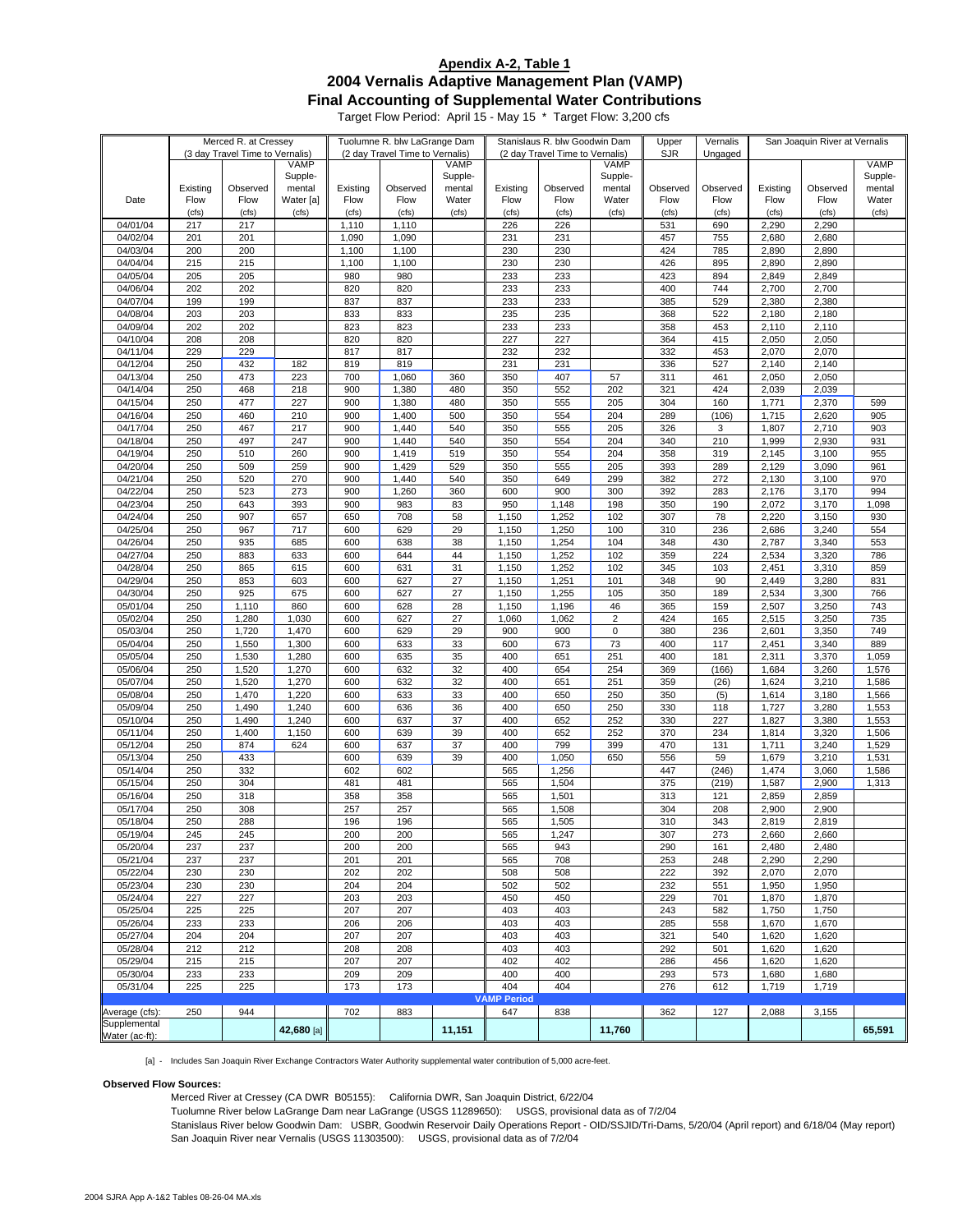## **San Joaquin River near Vernalis, APRIL-MAY 2004 With Lagged Contributions from Primary Sources**



MBK 9/21/04 File: 2004 SJRA Fig 2-3 extended.xls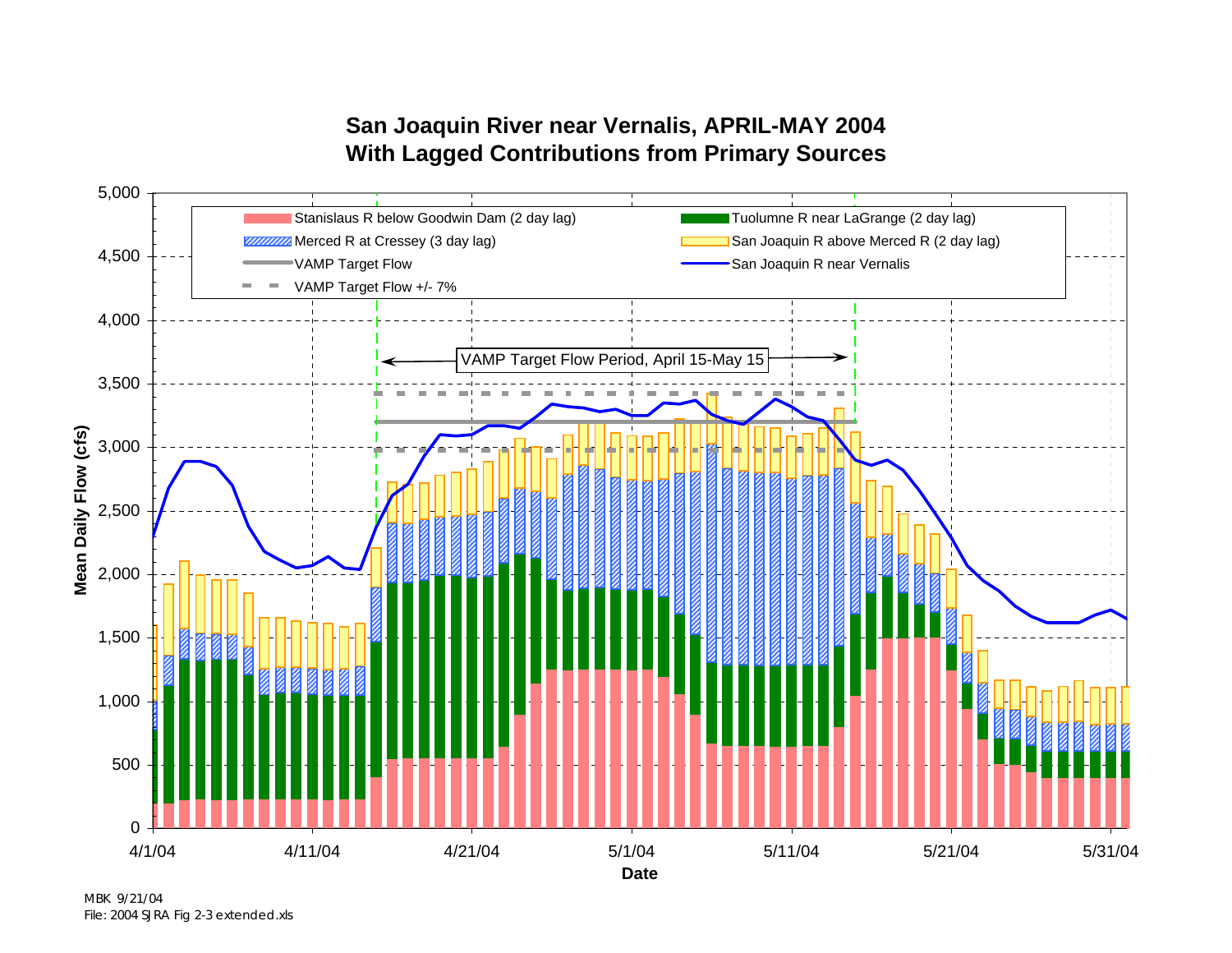

**San Joaquin River near Vernalis, JUNE-AUGUST 2004 With Lagged Contributions from Primary Sources**

MBK 9/21/04 File: 2004 SJRA Fig 2-3 extended.xls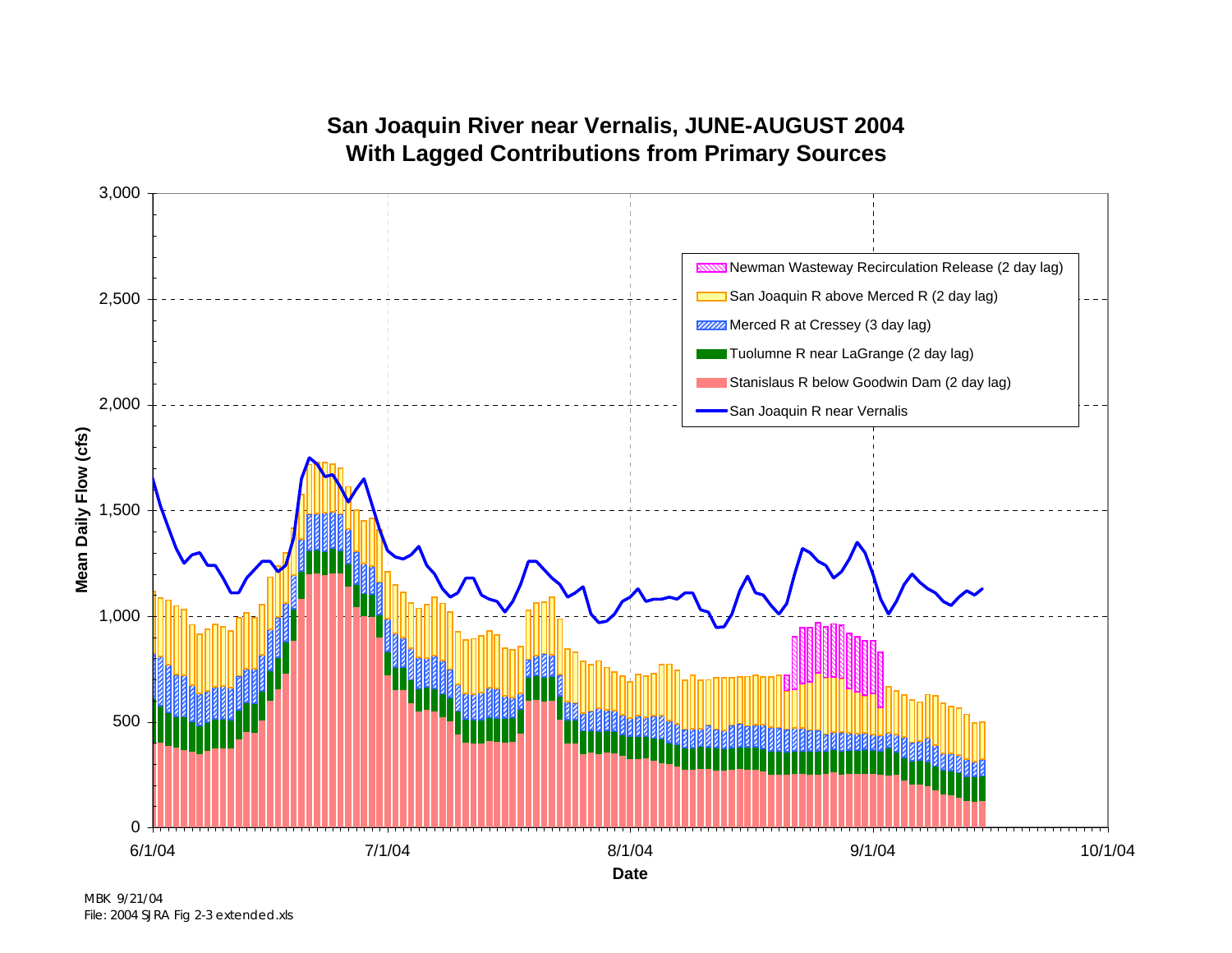

## 2004 VAMP - Ungaged Flow in San Joaquin River at Vernalis Comparison of Forecasted and Observed

MBK 9/21/04File: Figs for CalFed Ops Group mtg 09-22-04.xls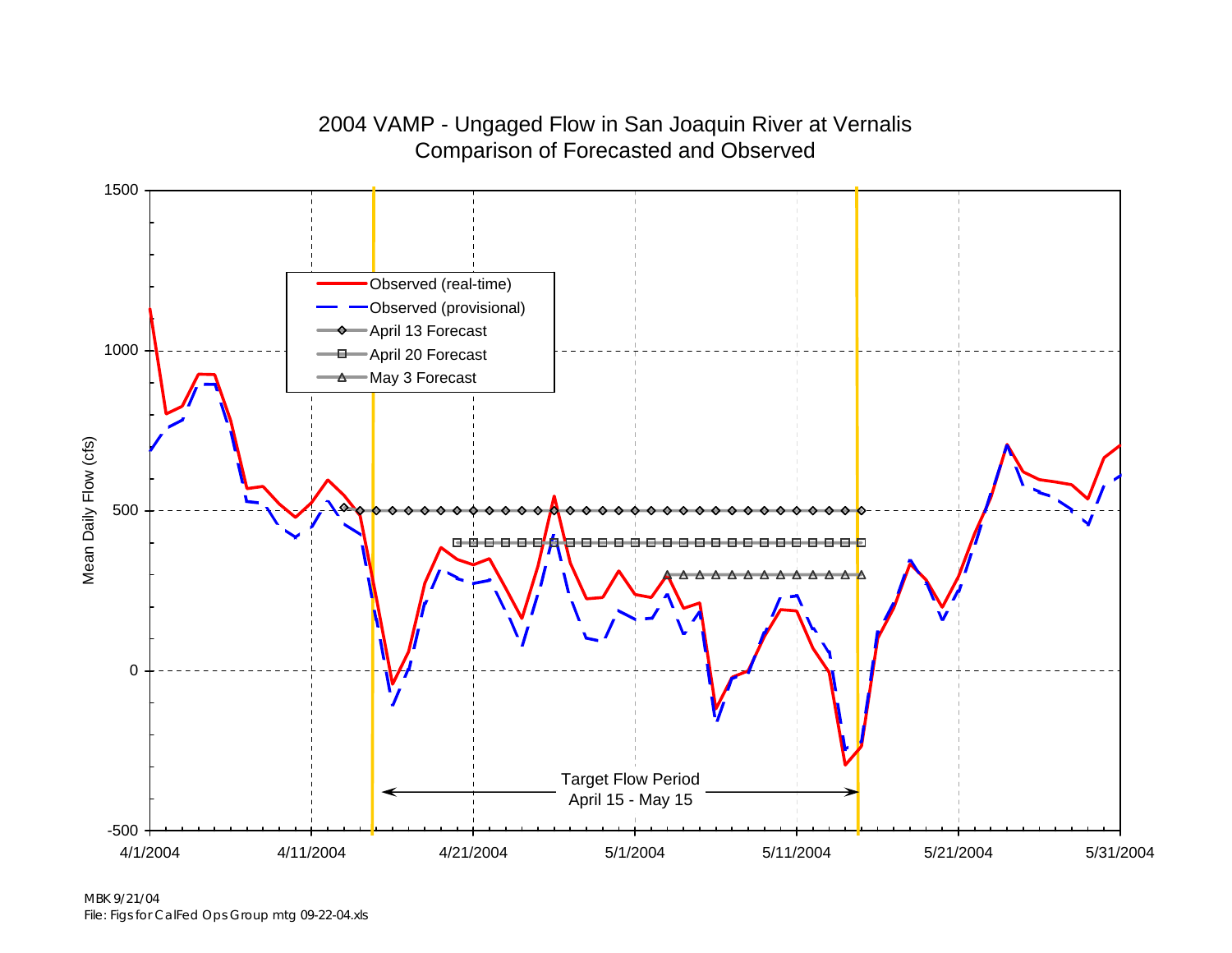

### 2004 VAMP - San Joaquin River above Merced River Comparison of Forecasted and Observed

MBK 9/21/04File: Figs for CalFed Ops Group mtg 09-22-04.xls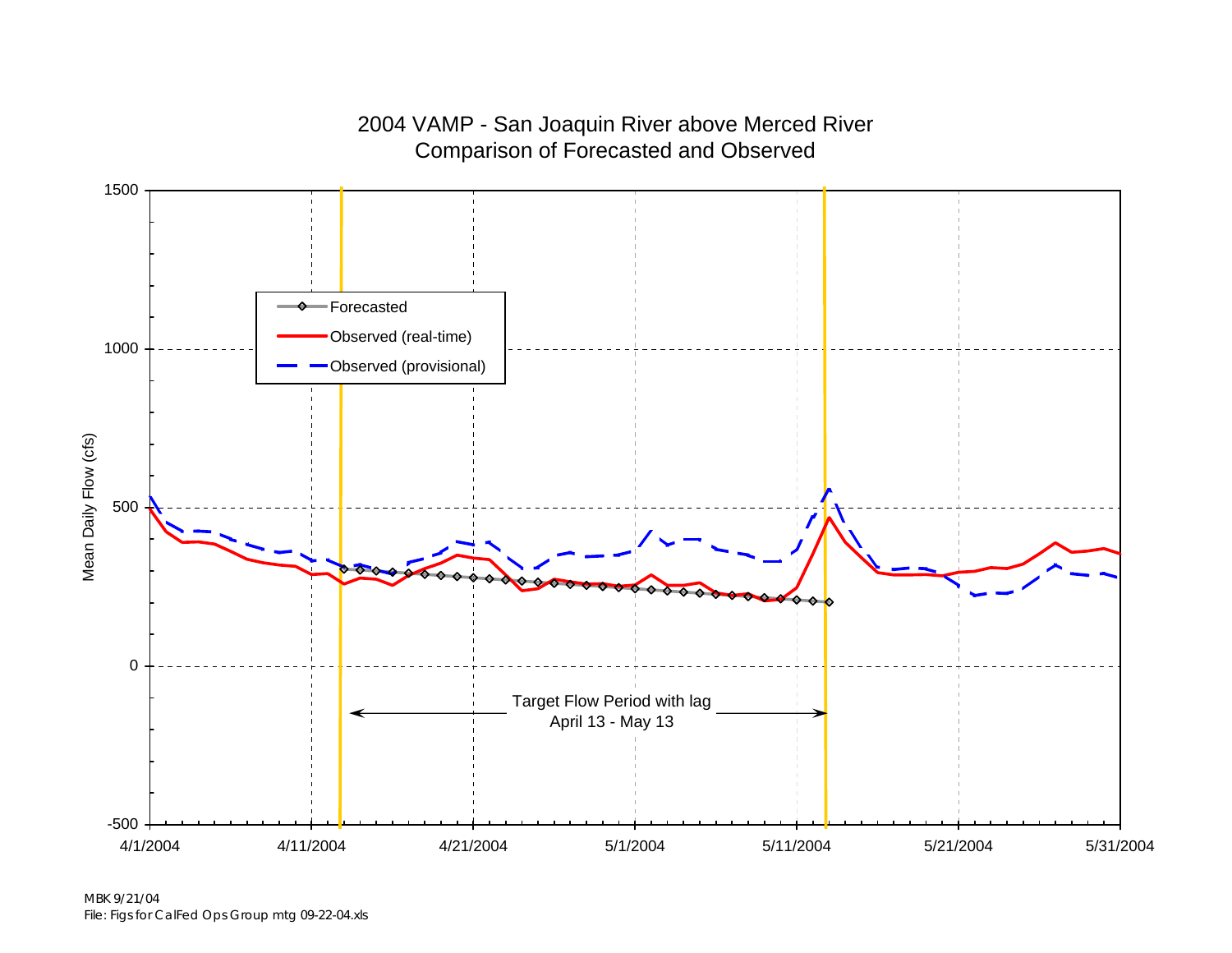

MBK 9/21/04 Figs for CalFed Ops Group mtg 09-22-04.xls